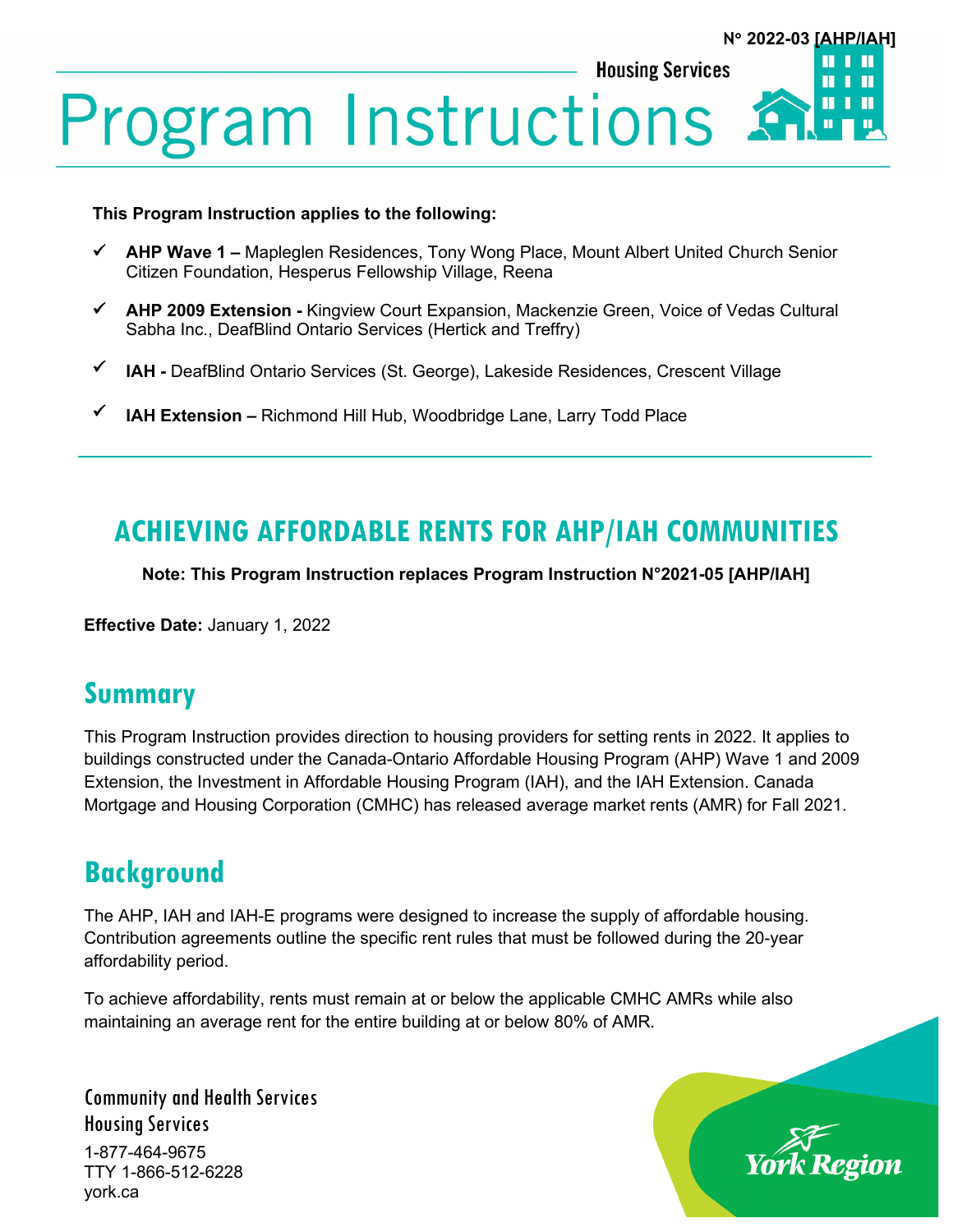# **Action Required**

Housing providers must follow the applicable rent rules based on their contribution agreements.

- Buildings must achieve an overall average rent at or below 80% of CMHC AMR. Individual unit rents cannot exceed the applicable AMR.
- When calculating the building's overall average rent, housing providers must use the tenant contribution to rent (the portion paid by the tenant) for subsidized tenants.
- **Rents for new tenants:** Rents for new tenants in 2022 must be at or below the most recent CMHC AMR, provided in Table 1.

| Zone                                                                                    | <b>Bachelor</b> | 1 Bedroom | 2 Bedroom | 3 Bedroom |
|-----------------------------------------------------------------------------------------|-----------------|-----------|-----------|-----------|
| Zone 25<br>Richmond Hill, Vaughan, King                                                 | \$1,180         | \$1,341   | \$1,538   | \$1,960   |
| Zone 26<br>Aurora, Newmarket, Whitchurch-<br>Stouffville, East Gwillimbury,<br>Georgina | \$780           | \$1,231   | \$1,443   | \$1,770   |
| Zone 27<br>Markham                                                                      | $$1,029*$       | \$1,421   | \$1,547   | \$1,727   |
| York Region (Zones 25-27)                                                               | \$979           | \$1,328   | \$1,506   | \$1,816   |

**Table 1 Fall 2021 CMHC Average Market Rents for York Region**

\*Note: The Zone 27 bachelor rent continues to be supressed by CMHC. The Fall 2019 bachelor rate has been provided for use in 2022.

• **Rents for current tenants**: The Rent Increase Guideline for 2022 is 1.2% and applies to rent increases effective between January 1, 2022 and December 31, 2022. The rent increase may not exceed the CMHC AMR for the unit size shown in Table 1.

**Applying the Rent Increase Guideline**

- 1. Identify the current rent for the unit
- 2. Calculate the guideline rent increase by multiplying the current rent by the Rent Increase **Guideline**
- 3. Determine the new rent by adding the rent increase calculated in step 2 to current rent

Example of using the 2022 Rent Increase Guideline:

- Current rent is \$1,000
- Multiply the current rent by 1.2%
	- $\circ$  \$1,000 x 1.2% = \$12